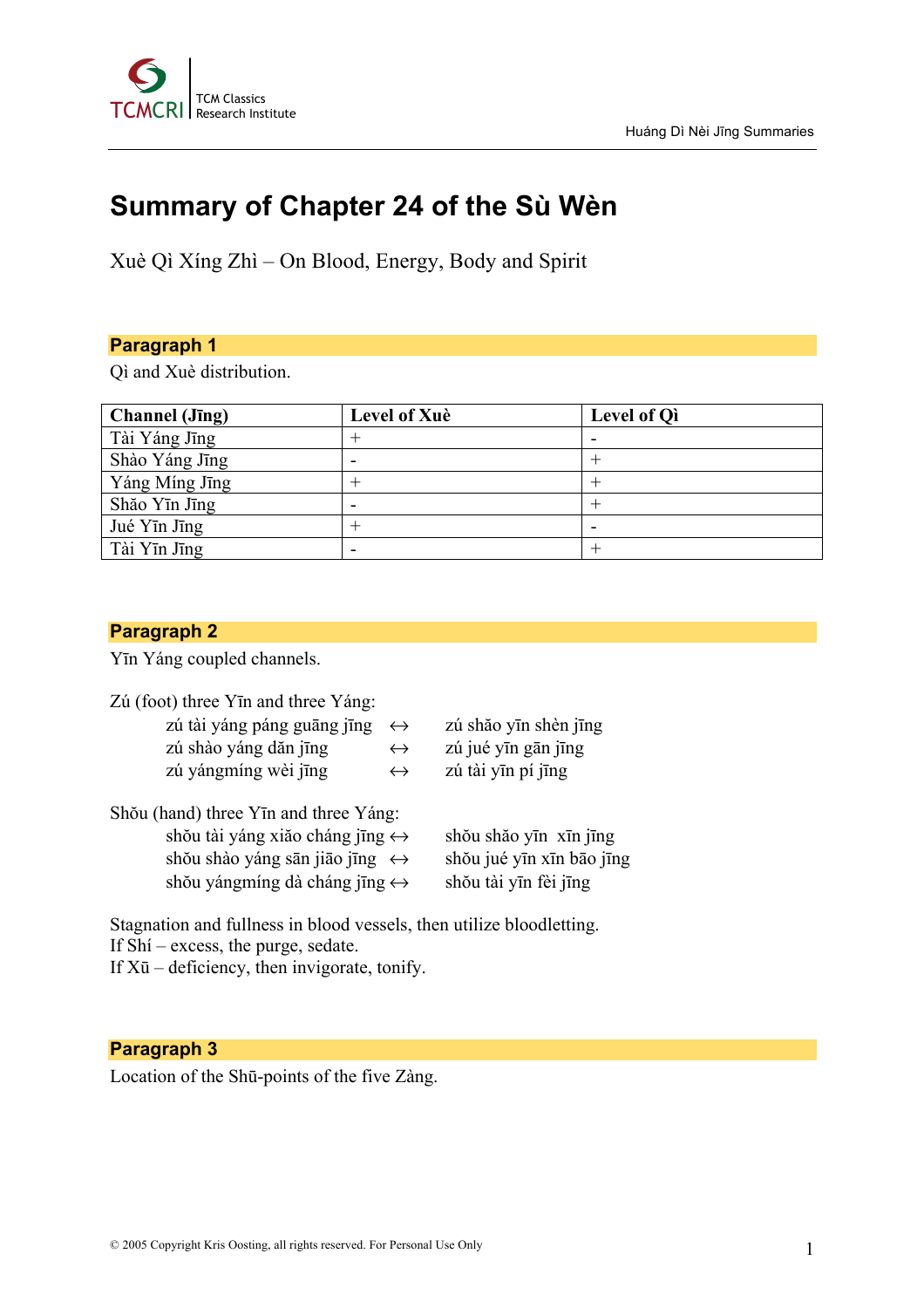

### **Paragraph 4**

Five kinds of disease of body and spirit

| When                       | disease is due to           | treat with                   |
|----------------------------|-----------------------------|------------------------------|
| physically sound, worrying | obstruction of Jing-Luò     | acupuncture and moxibustion  |
| all the time               |                             |                              |
| physically and emotionally | flesh and muscle (swelling) | acupuncture                  |
| sound, overly joyous       | of)                         |                              |
| physically unwell and      | damage of tendons           | topical application of drugs |
| fatigue, joyous mood       |                             |                              |
| physically strained,       | worn out and exhaustion     | herbs of sweet taste         |
| emotionally depressed or   |                             |                              |
| bitter                     |                             |                              |

## **Paragraph 5**

| When pricking  | can let out | cannot let out |
|----------------|-------------|----------------|
| Yáng Míng Jīng | Xuè and Qi  | -              |
| Tài Yáng Jīng  | Xuè         |                |
| Shào Yáng Jīng | Oì          | Xuè            |
| Tài Yīn Jīng   | ()ì         | Xuè            |
| Shăo Yīn Jīng  |             | Xuè            |
| Jué Yīn Jīng   | Xuè         |                |

See also paragraph 1.